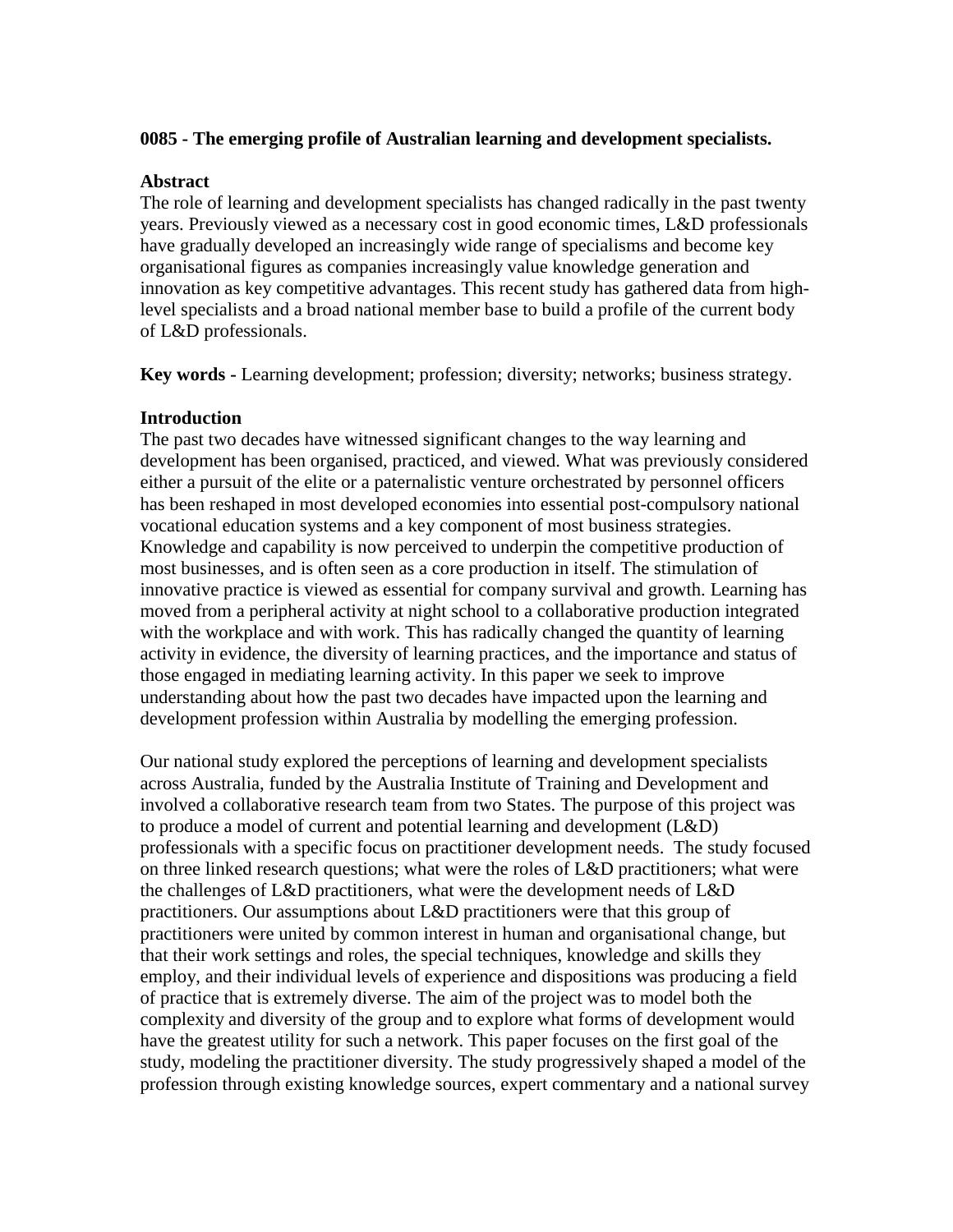of practitioners. This paper outlines the key components of that model that enable the increasing diversity of the profession to be displayed.

## **Literature review**

The first phase of the study was to explore a range of related literature about L&D professionals to assist in building a provisional model of the profession that could be 'tested' out with senior practitioners. This required an investigation of what is classified by practitioners as L&D work, from research on specific L&D challenges, such as leadership development (Buckingham, 2012) through to more comprehensive views of the field (O'Toole, Ferres & Connell, 2011). L&D literature also comes in different guises, from that focused on 'Training' (Buckley & Caple, 2009) and 'Human Resource Development' (Delahaye, 2005) through to 'Organisational Development' (Anderson, 2011). The evolution of L&D complicates the task of describing L&D with a wide range of the labels to describe the work and its practitioners.

Although there is a wide range of views about what L&D work involves, there is convergence on a concern for and interest in change. The evolution of the field suggests that *change in individuals* was initially the primary focus. However, over time, *change in groups and whole organisations* have emerged as a focal L&D concerns (Smith, 2006). L&D work can be viewed through organisation-focused theory (Anderson, 2011) that emphasises dynamic, complex environments and contexts in which practitioners apply their knowledge and skills, or through theories of adult learning that emphasise the specialist knowledge and skills required (Mayson, 2006) to engender learning.

In terms of the contexts of L&D work, differences between organisational settings have the potential to generate diverse challenges for practitioners (Smith & Sadler-Smith, 2006). Price (2007) offers an analysis of the 'dimensions of organisation' that emphasises the impact of *organisational size* on L&D work. In larger organisations, with a longer strategic tradition, there is routine drawing on a wide range of models of L&D to underpin performance, growth and innovation (Price, 2007).

A spectrum of attitudes to L&D practice exist within industry. Some managers seek an integrated approaches to L&D with systematic 'alignment' between organisational goals and work activity, (Nelson & Quick, 2008). Other managers use ad-hoc approaches to L&D using it as an externalised, compliance driven band-aid. Kearns (2004) suggests that an organisational 'maturity' scale applies to these contexts of L&D, with 'reactive' approaches maturing over time towards more 'strategic' approaches. To complicate the situation for L&D practitioners, attitudes to L&D are often inconsistent, localised and conflicting throughout organisations (Sambrook, 2007).

L&D activity is also polarised between context customised approaches and the use of generic systems. Organisations may opt for off-the-shelf systems, or commit to developing customised solutions (Noe, 2010). In Australia a key question for organisations is whether to engage with Nationally Recognised Training (Smith & Smith, 2007), with different industries often following different traditions and practices (Price, 2007; Wilson, 2012). The organisational context of L&D also shapes L&D work by choosing to manage or outsourced development activity (Davis, Naughton & Rothwell, 2004). According to Gibb (2011) the level of outsourcing and 'partnering' for L&D is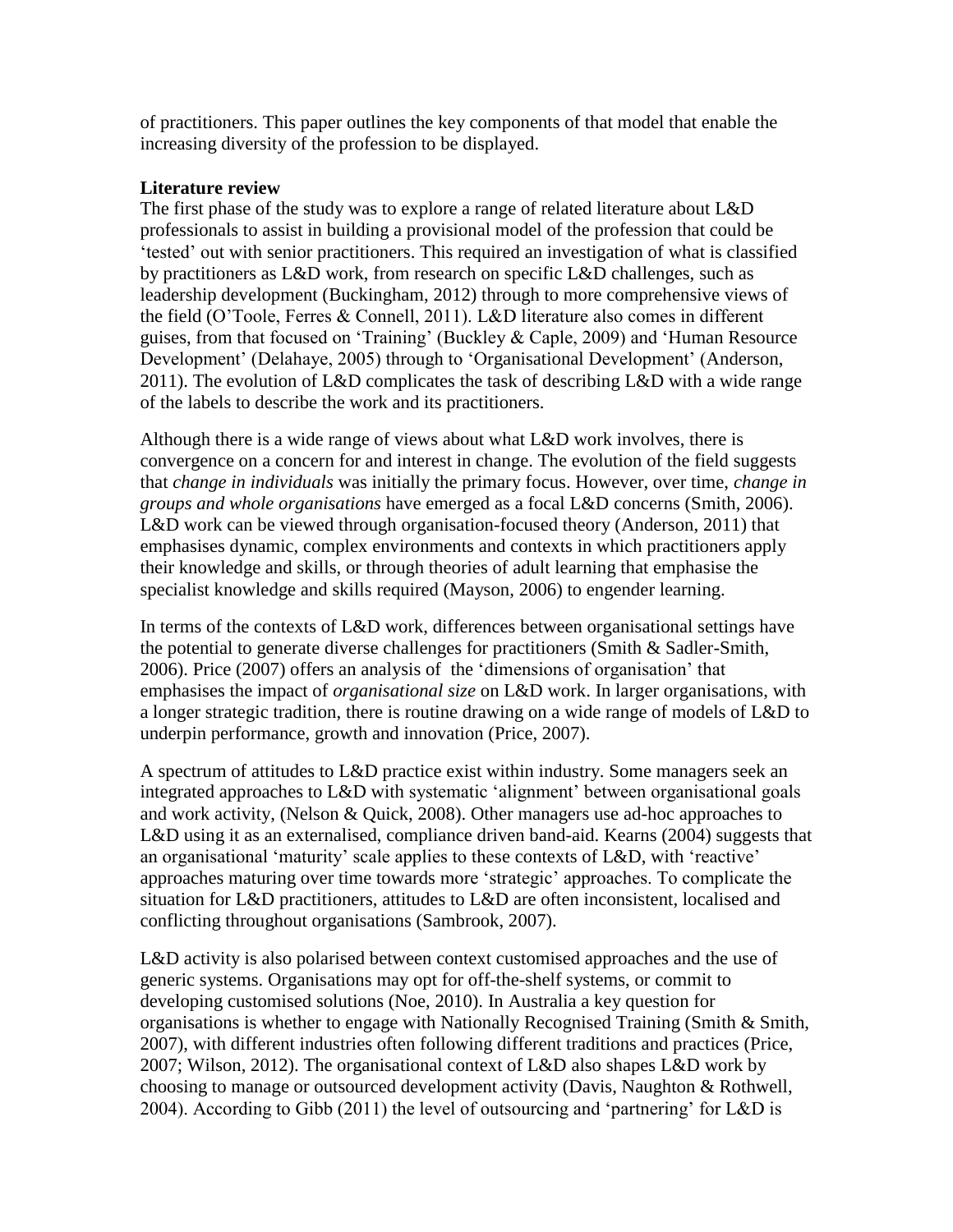increasing. Again, whether the practitioner works alone or as part of a team leads to different demands and challenges (Hytönen, 2002). Increasingly practitioners have been contributing at a strategic level, however training at an operational level is still the core of the industry (Smith, 2006), with a continuum of L&D roles from the strategic learning business partner through to more operational training (Davis, Naughton & Rothwell, 2004). Even 'traditional' roles such as conducting group training have now often diversified with the growth of e-Learning systems and blended delivery platforms (Noe, 2011). More 'people oriented' operational roles have been supplemented with roles focused on technologies to support L&D. L&D roles can be dedicated or may be practiced as part of a line management role at all levels (Price, 2007; Anderson, 2009), or by human resources specialists (Ruona & Gibson, 2004). Smaller organisations and externalised contacts often demand such dual role activity (Hill & Stewart, 2000).

The changing organisational environment has demanded increasingly diverse and contextually relevant learning services. L&D specialists need an increasingly complex personal toolbox, built through education and experience. O'Toole's (2010) argues that they are caught up in an 'identity crisis', of being trainers, organisational developers, HRD managers, and learning strategists, overlapping roles but with distinct applications and knowledges. Aspirational identity also plays a key part in the trajectory of L&D practitioners (Gruen, Pearson & Brennan, 2004), as most L&D practitioners have rich industry backgrounds before coming to L&D (Bartlett, 2003). Their membership of social networks can be a valuable asset (Cross, Abrams & Parker, 2004; Storberg-Walker & Gubbins, 2007), extending the value of their L&D practice. Industry knowledge can be critical in developing the context of L&D practice (Bartlett, 2003; Price, 2007). However, increasingly the awareness of the commercial or business realities facing organisations, or 'business acumen', is becoming an indispensible 'foundational competency' for practitioners (Davis, Naughton & Rothwell, (2004) Communicative competence is likewise a critical attribute for L&D professionals (Nelson & Quick, 2008).

The broad body of knowledge, skills and techniques that are the 'craft' of L&D have increased over time, with few becoming obsolete. Thus the L&D toolbox packs an array of more 'traditional' skills now allied with the use of 'e-Learning' technologies and business negotiation and management (Buckley & Caple, 2009; Werner & DeSimone, 2011; O'Toole, Ferres & Connell, 2011; Wilson, 2012). Many practitioners now have moved on from deficit training models associated with training gaps and cognitive parcels of learning to focus on generating innovation (Smith, 2006; Sadler-Smith, 2009). The systems available for assessment, reporting and evaluation have likewise increased in sophistication, driven by information technology (Fee, 2009). Smith (2006) argues that the emergence of *'learning and development'* in Australia is the result of the convergence of training, career development and organisational development and their connection with business strategy since the 1990s. This expansion into leadership development, and value adding ROI models has generated seats at the top table of business (Garavan, 2000; Kim, 2007; Herman & Kraiger, 2009).

The literature underpinning this study indicates that the field is extremely diverse, and becoming increasingly diverse both in width of skills and in strategic orientation.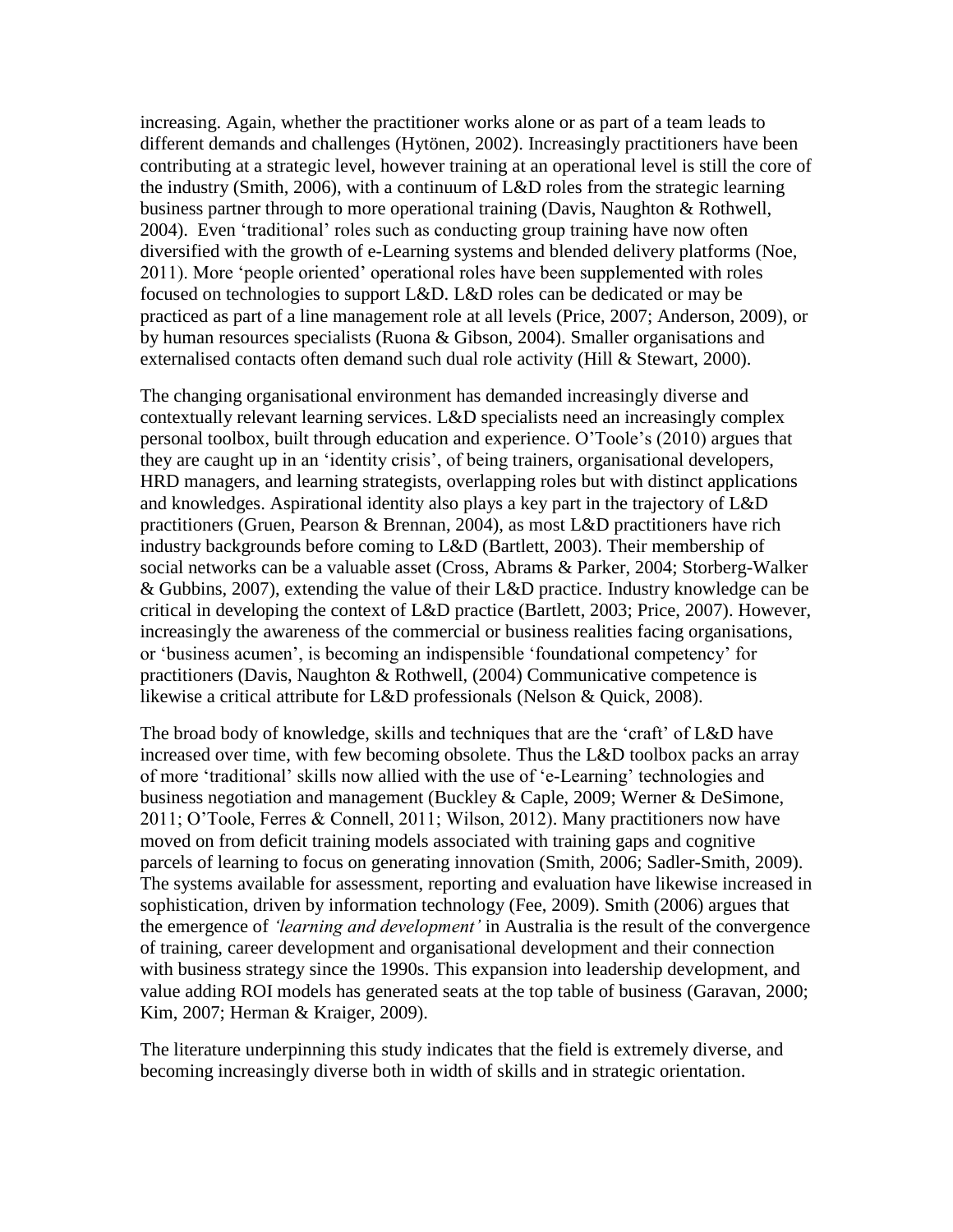Industry type and size determines the broad role played by L&D practitioners with personal biases and capabilities tailoring eventual roles.

# **Methodology**

The research team undertaking the project spanned two universities to bring education and management perspectives to the study, with a Project Steering Committee (PSC) consisting of highly experienced practitioners with national representative roles. Several meetings of the research team and committee took place during the project to agree the focus, research questions, sampling, instrument phases and to validate the instruments and analysis outcomes. While the overall purpose of the project was to produce a model of current and potential learning and development (L&D) professionals, with a specific focus on practitioner development needs, the key research questions were exploring what roles of L&D practitioners played; what challenges they faced; and what development needs they vocalised.

The research was shaped in *four phases*; a literature review to build a provisional model; an exploration of key professional's perspectives; a broad national survey; and finally an analysis of the data gathered that would produce a final report and model for debate and discussion. The first phases of the literature review, drew on research and theory about L&D practice, to build a systematic and comprehensive picture of L&D work. The resulting draft model was reviewed by the PSC and the feedback used as a basis for finetuning the model as the basis for the next phase of the study.

In phase two, 16 stakeholders were identified using a recruitment matrix and then interviewed for the project. The matrix was developed with input from the Project Steering Committee, to ensure that interviewees were systematically recruited to represent the diversity of the L&D industry in Australia. The matrix identified key industry and sector categories, and made provision for three 'wildcard' nominations of known non-aligned L&D leaders. The interviews were based on the key research questions but followed an open structure to allow information to be captured that was not anticipated during the development of the schedule. This approach involved identifying critical questions along with optional 'probe' questions with participants assured that their contributions would remain anonymous. Ethical clearances for the study were gained from a Victorian University.

In phase three, an online questionnaire based on the draft model with 99 questions, refined with input from the PSC, was distributed nationally to a purposive sample of over 3,000 participants, who were members of L&D practitioner networks through Survey Monkey, with almost 800 usable responses being returned. The questionnaire included contextual, historical and demographical questions as well as exploring issues of their work skills and work situations. All data collected though the survey was anonymous and designed to validate and refine the emerging modeling of the profession.

Finally in phase four the interview data and survey findings were transcribed, coded and tabulated, to draw out the dominant themes. The responses to the survey items that focused on the components of the emerging model and were used to assess the practicality of the model. Factor analysis was also used to explore the emerging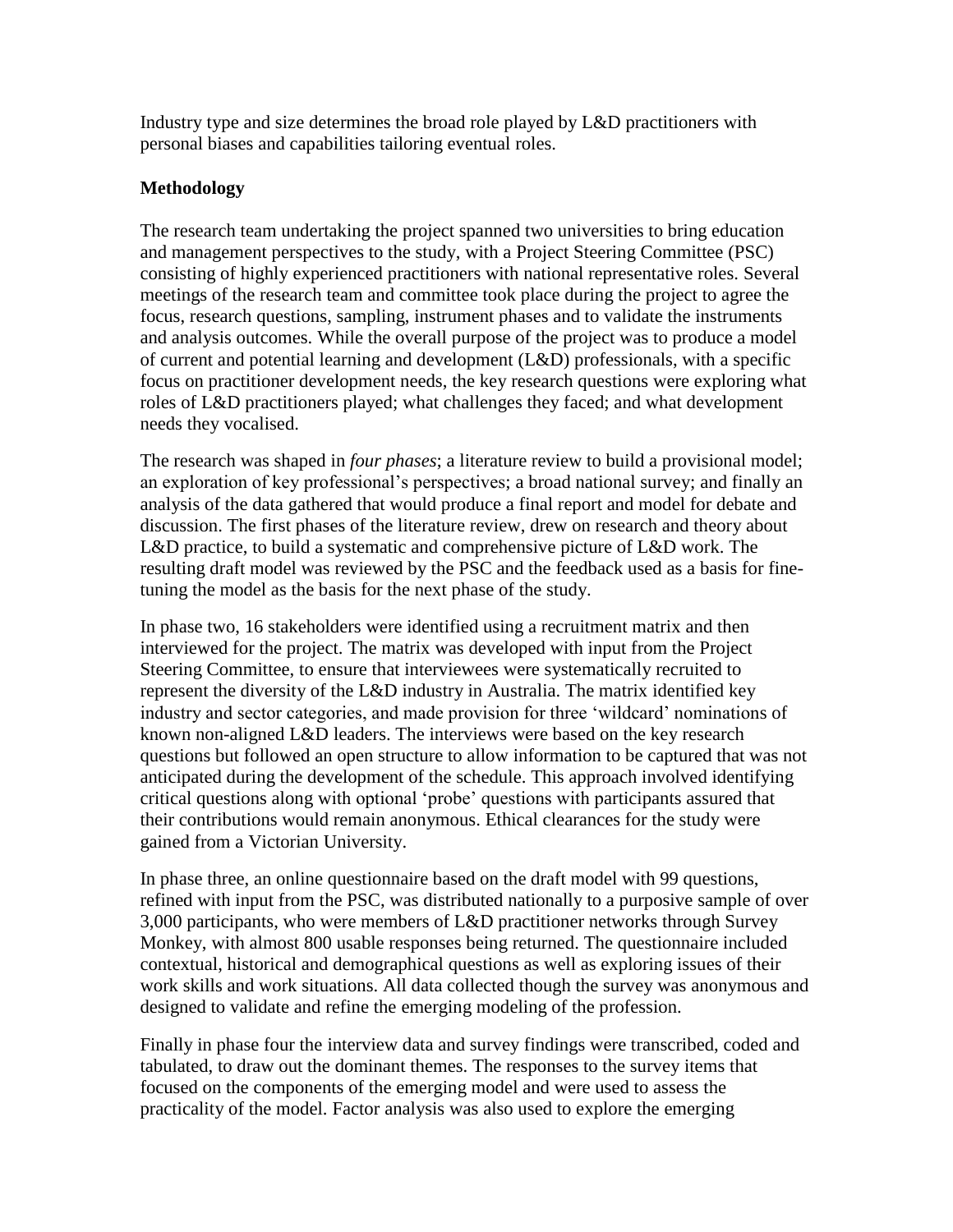groupings of practitioners, identifying distinct 'clusters' of tools identified as important by respondents. The emerging strong and enduring themes were explored and debated by four independently operating researchers. A refined version of the model was developed and discussed with the PSC.

## **Findings**

### *Interviews – phase two*

The key stakeholder interviews were conducted with 16 leaders and advanced practitioners in Australian L&D representing a wide range of L&D work types and settings. The interview schedule was divided into two basic areas: four questions about the interviewee's role, development and career, and eight questions about L&D practitioner work and needs more generally. In this section responses to each of the questions will be briefly summarised and then an analysis of common themes relating to L&D work and needs will be presented.

The interviewees were generally in senior positions with wide knowledge of the industry and of other practitioners and described their roles as 'strategic', seeking 'alignment' of people to organisational strategy, while other interviewees operated as consultants. Most of the interviewees had few if any staff reporting directly to them, regardless of level of seniority, with their length of career in L&D ranging from five to twenty-five years, beginning after managerial roles. There was a very wide range of formal qualifications identified from Certificate-level through to post-graduate study.

Most practitioners saw addressing diversity a key challenge – diversity of job roles, individual capabilities, and organisation functions and sites. All interviewees acknowledged that L&D work and careers are diverse. There are specialists and generalists, one-company people and continual contracts, learning managers and trainers. However, business understanding was seen as increasingly critical.

I think one of the things that true L&D professionals have is that we are able to work in projects across the whole organisation …. how all of these little cogs fit together. (Interviewee 6)

Where I am now I think one of the key challenges is really understanding the business. (Interviewee 10)

L&D work is often shaped by the capacities and characteristics of individual practitioners:

So the organisations we work in have to respond faster and have to be more flexible. That means you're going to need some really 'kick-ass' L&D people. But they can't be focussed on one tiny little bit of L&D. (Interviewee 6)

Respondents commented on the diversity of the L&D context.

I was a line manager in an operational role. I got more involved in learning and change because that was the nature of what was happening, and then moved – then took up university studies because I felt I like this. Then got into an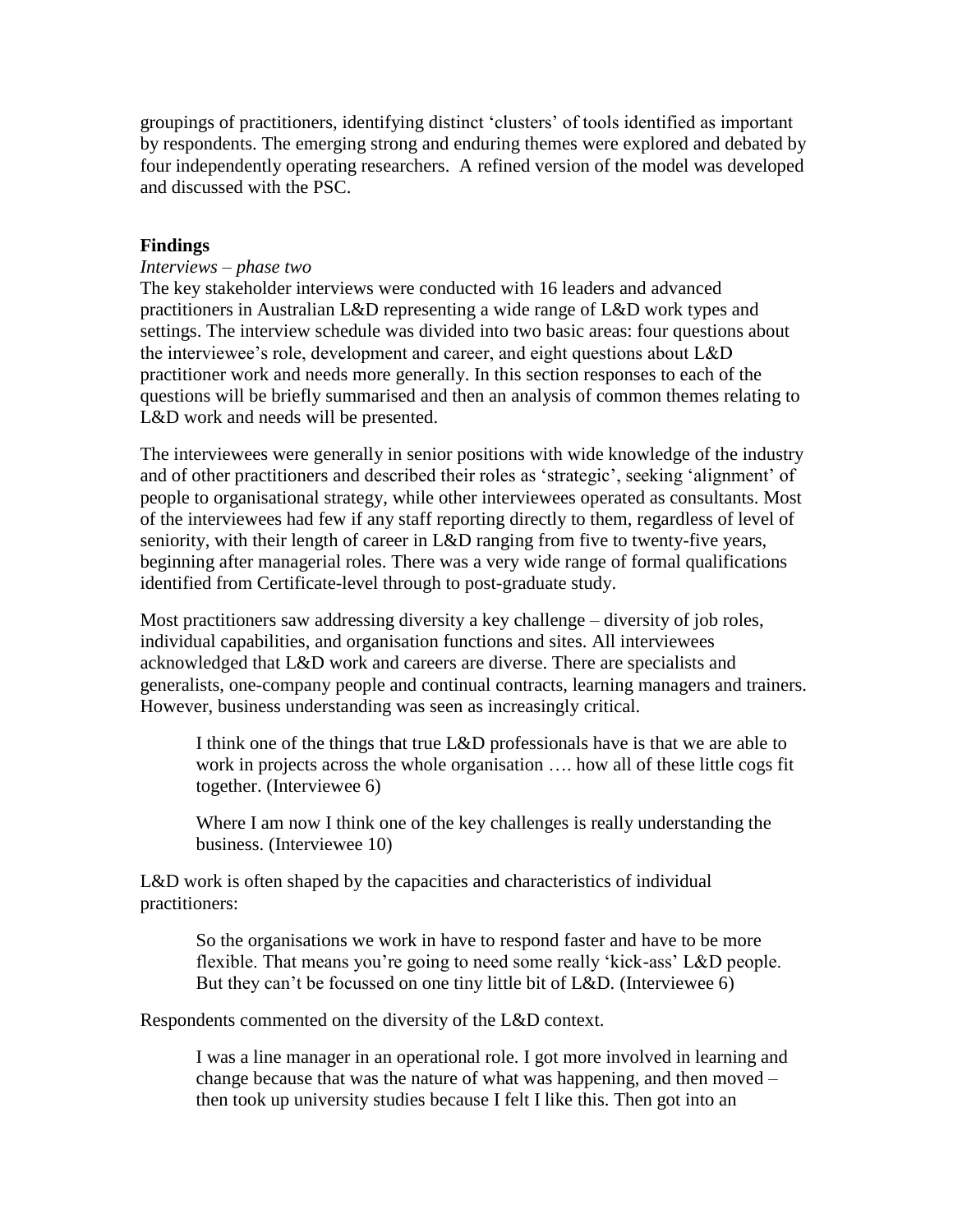organisational role, which was primarily around OD, and then finished university studies, got into management roles in that area, then moved outside and then took up professional development, particularly around coaching. (Interviewee 16)

In terms of the individual L&D practitioner, personal networks, industry knowledge, business awareness and learning preferences were critical to their craft:

I often engage with other colleagues I've got that are out there, both in the private sector and the contract or consultancy area, to see what they're up to. ....It's a range of things you do to keep across practice. (Interviewee 14)

…you've got to be able to understand your industry. (Interviewee 1)

The L&D techniques, knowledge, skills now consisted of traditional tools and more recent tools.

you're still going to need to know how to do a needs analysis or a skills forecast (Interviewee 15)

I think that's been another shift has been that from a batch model to an individual model. (Interviewee 10)

The impact of technology and the understanding of personality types and learner characteristics were all highlighted by a majority of the interviewees:

So as I mentioned, like things like the Myers-Briggs testing, and personality profile …. it's about how do we get - understand people better….(Interviewee 3)

I think they will need more of technology-enhanced learning. Definitely…..But also about technology gives you the capacity to do short and sharp. (Interviewee 10)

Tools that have been added to the scope of the L&D practitioner in the wake of the shift toward strategic uses of L&D were described by all of the interviewees:

…the modern L&D manager often is a person who is like a 'broker' within the firm, and usually is not very involved in the actual delivery, but is more involved in setting the strategies around what the company is sort of HRD or learning and development or human capital development, kind of strategies will be, and then basically sourcing that, usually from outside the organisation. (Interviewee 2)

Trying to engage strategically, trying to determine …. return on investment or return on value, or return on expectation. (Interviewee 14)

## *Survey – phase three*

The survey of L&D practitioners was designed to validate and refine the model emerging from the interview responses. A questionnaire included questions designed to gauge the relevance of each of the model components. The model was largely validated by survey and two forms of evidence stand out from this process. First, there were a relatively low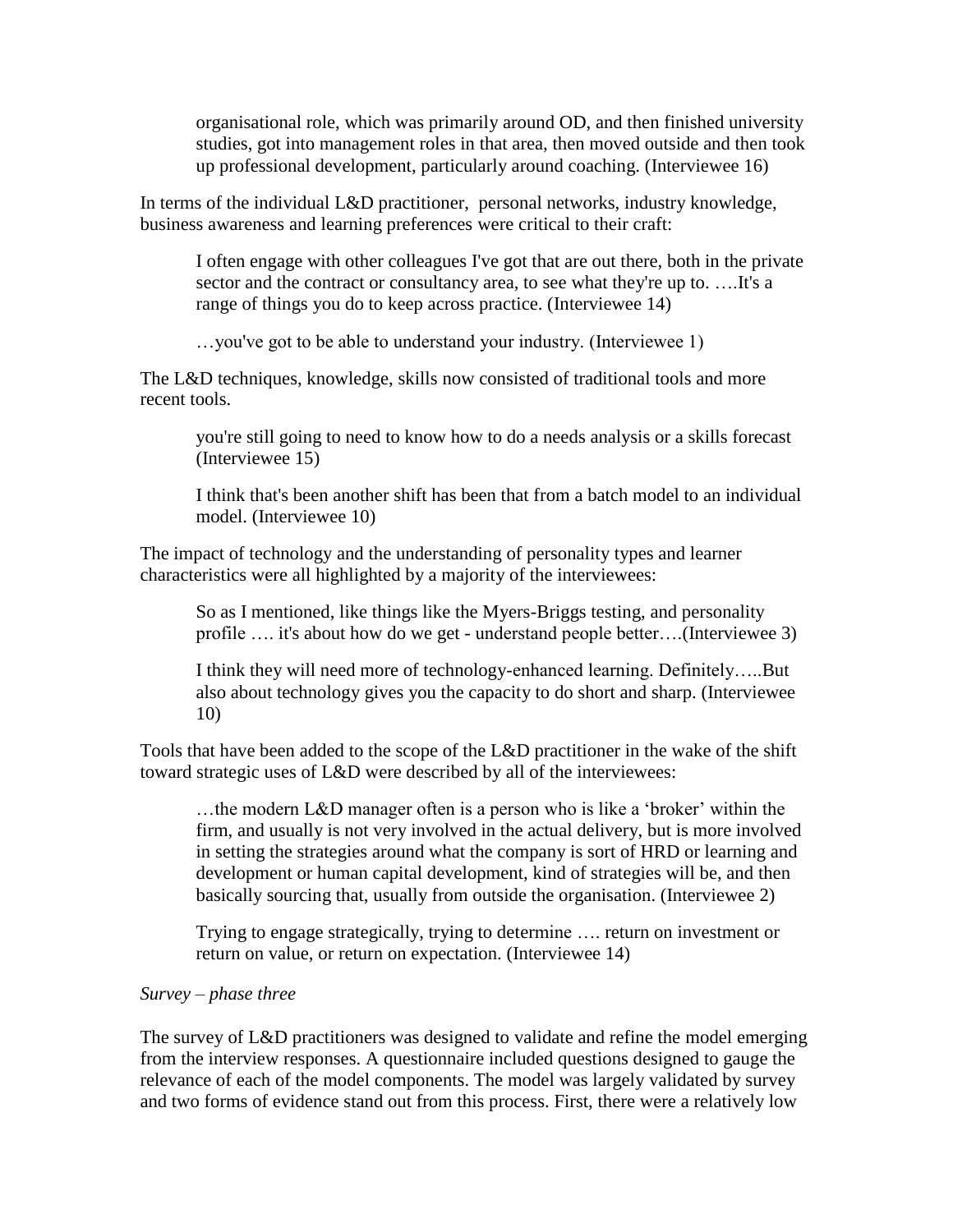number of 'strongly disagree' and 'disagree' responses to items perceived as 'important' to L&D work. This suggests a broad congruence and confirmation of the emerging model. Second, items that invited respondents to position themselves against the dimensions of the 'practice' returned relatively low levels of 'skipping', again this confirmed congruence. The following paragraphs review the main contributions of the survey data.

The majority of respondents were mature-age female practitioners, in operational positions, many from NSW with 15 years experience, VET sector qualifications but not currently studying. Most respondents worked in smaller organisations and provided their L&D services for only one organisation (61.9%), while others worked across at least 20 organisations a year. Only 7% of practitioners characterised all their work as strategic, but half of the respondents indicated a mixed workload that included strategic approaches. More than half of the respondents were engaged with Nationally Recognised training, while 85% reported engagement with developing L&D resources or programs for unique needs. About 25% of the practitioners delivered proprietary or licensed systems.

A majority (61.2%) reported that their role was 'mainly dedicated to L&D'. The majority of respondents worked in teams (average size 10.5 people). A third of practitioners occupied an 'operational' role, a further third were involved in consultancy work, with less than 20% characterising their work as 'strategic'. Most respondents (71.2%) agreed that developing understanding and undertaking *different types* of L&D work was important. A clear majority of respondents planned to stay in L&D, with most indicating that they would like to further improve their understanding of goal setting and career planning.

Most practitioners agreed that developing networks to support L&D work, increasing their 'business acumen', business knowledge and communicative competence were important issues for professionals. Nearly all the practitioners preferred personal networks, reading L&D literature and formal face-to-face events for professional development. Their learning needs formed three distinct clusters: learning facilitation; learning technologies; business strategy and evaluation. These clusters suggest that L&D specialists display characteristics that enable them to be segmented into very different delivery, design and contract negotiation work roles.

## **Discussion**

The evidence from this field study provides both an emerging practitioner profile and indicates the learning needs of the profession. This paper will focus on the first part of this analysis where the initial modelling from expert practitioner responses produced a draft model of the profession, subsequently reframed by the national survey findings.

The analysis indicated that that the model of L&D practitioners should attempt to display the evident diversity of the profession and indicate the two key factors that shaped this diversity: the context that the practitioners work within; and the capabilities that brought to, developed and exercised in that domain. The visual model is currently the subject of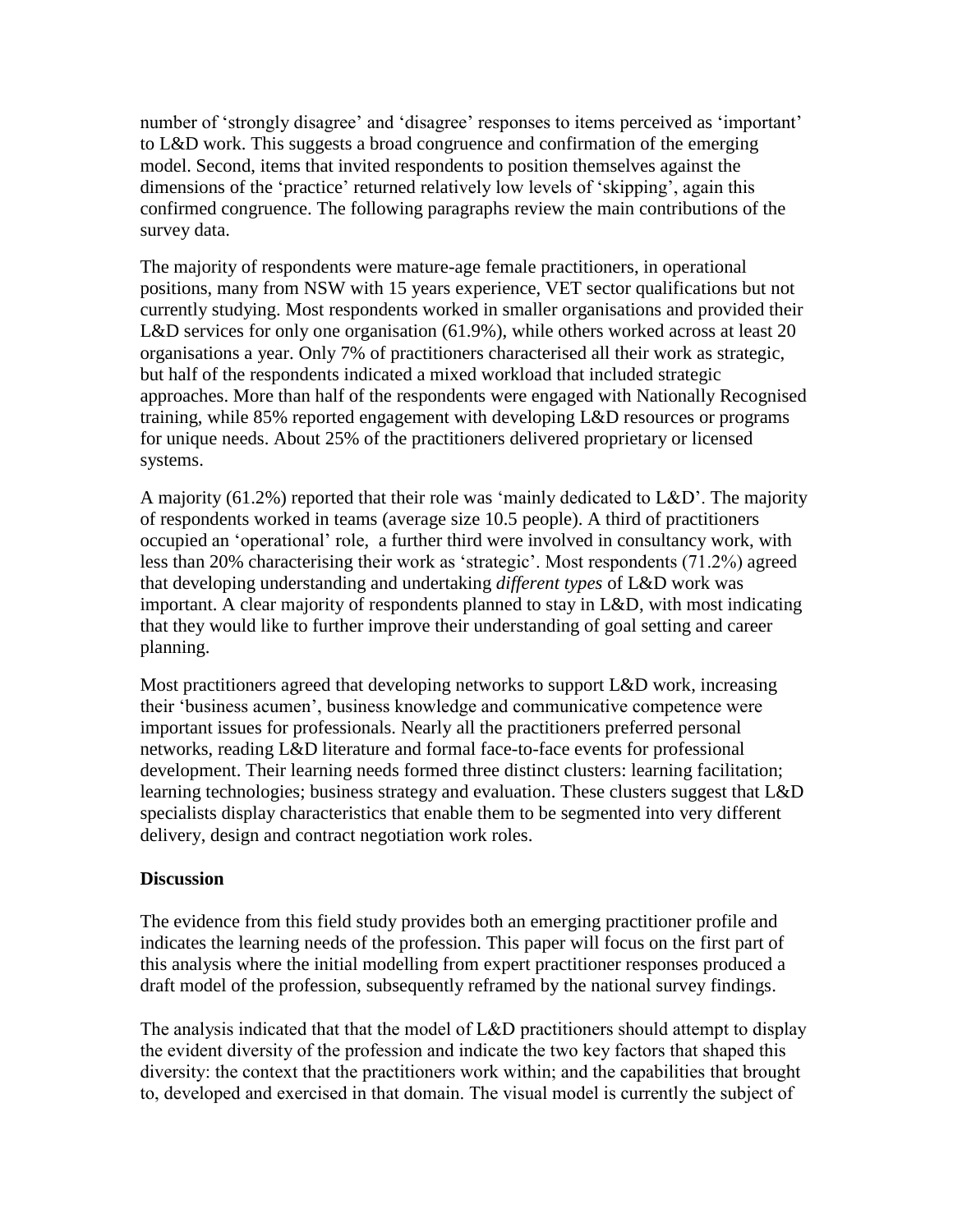continued collaborative work with the project sponsor and will be validated and released by May 2013. However, there are specific broad components that will form the basic structure of the model.

Practitioners within the profession are shaped both by the contest within which they work and by the skills that they employ. A model of the profession is therefore based on two main domains: where L&D work was practiced; and what skills and knowledge practitioners applied in the workplace.

The first *Practice Domain,* includes the work setting and work roles that shape L&D practice. Practitioners experience very different work roles with a significant variation between those working for an employer with specific needs and those continually seeking contracts and adapting to diverse industry requirements. Indeed, while some work as part of a team or partnerships, the landscape also encompasses those who forge a living as a lone wolf. Another significant component of this sector of the model is to what extent the practitioner operates at a strategic level, and if their L&D responsibilities are shared with other workplace roles.

The second component of the model is the *Individual Domain*. This includes three components; Personal Sphere (practitioner experience); a Craft Sphere (techniques, knowledge and skills); and an Allied Skills Sphere (Project management, research, marketing and financial skills) that mediate what contribution practitioners may make. Practitioners bring to the role diverse understandings of business imperatives and the ability to align their development activity with business strategy. Similarly, practitioners may have pursued high-level academic study and are able to apply detailed understanding of learning techniques and systems to their work. Finally, the rapid development of technology has brought practitioners who can use multiple delivery platforms into the industry and feel at ease negotiating complex agreements that integrate work and learning for organisations.

# **Conclusion**

The L&D profession has enjoyed significant growth over two decades. The data from this study provides evidence that the L&D profession has both retained traditional skilling roles but is increasingly making a strategic learning contribution within organisations to build knowledge and capability.

…the whole field has changed over a 20 year period in that previously there were defined lumps of learning which are external and perhaps not very linked, managed by learning organisations. (Interviewee 11)

This model of the profession displays the diversity of the profession and indicates the emerging segmentation of the roles and skills within the network. Learning is still an individual issue, but increasingly is an organisational issues as well. The model indicates the diverse career paths that it is possible to pursue.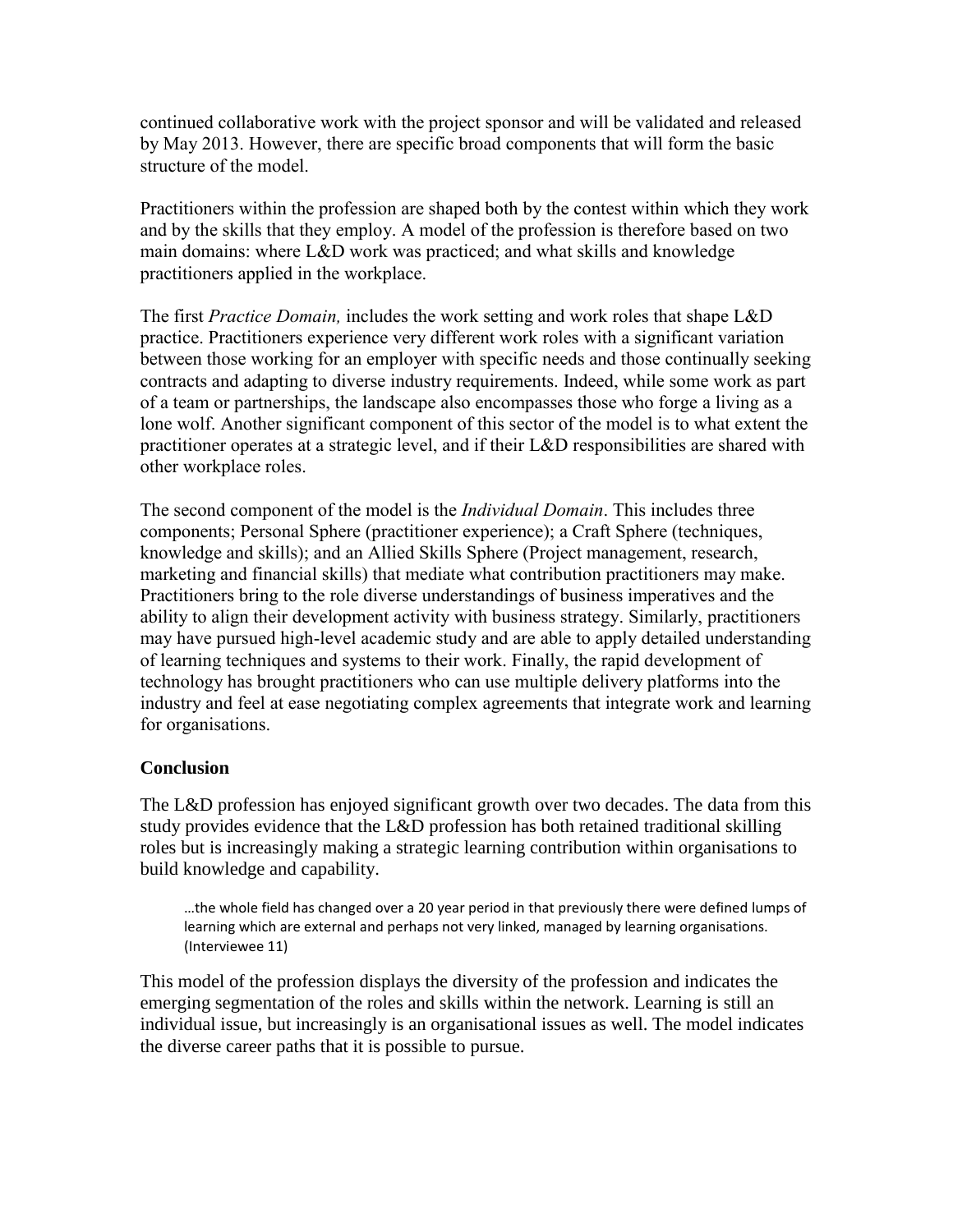I think if anything….increasingly learning needs are much more individual. There is much more diversity in what different industries want and the roles that specific individuals play….much more variety. (Interviewee 13)

The study indicates the imperative of active networking to build personal learning, business knowledge, and an extensive collaborative business partner network.

…but I also use other social networks to keep myself informed and to learn from others. So that, I would say actually is the backbone of my personal learning. That's where I do most of my learning. (Interviewee 6)

Most of my learning today is self-directed or on the job. (Interviewee 15)

Finally the study emphasises that traditional practices are now blended with technology to produce more complex learning models using multiple delivery platforms.

…we're in a process of introducing a much more blended approach, so we're getting into lots of things like e-Learning, understanding their learning style, what work related or workplace related activities are there that enable them to learn and grow their skills. (Interviewee 10)

The model displays the diversity of a profession that has become a cultural footprint of organisation within Australia.

#### **References**

Anderson, J. P. (2011). *International Human Resource Development: Learning, Education and Training for Individuals and Organizations*. London, UK: Kogan Page.

Anderson, V. (2009). Desparately seeking alignment: reflections of senior line managers and HRD executives. *Human Resource Development International, 12* (3), 263-277.

Bartlett, K. R. (2003). Accidental trainers versus HRD professionals. *Human Resource Development Quarterly. 14* (2), 231-234.

Buckingham, M. (2012). *Leadership Development In the Age of The Algorithm*. Harvard Business Review, June, 86-94.

Buckley, R. & Caple, J. (2009). *The Theory and Practice of Training* (6<sup>th</sup> Ed.). London, UK: Kogan Page.

Cross, R., Abrams, L. & Parker, A. (2004). A relational view of learning. In Connor, M. L. & Clawson, J. G. (Eds.) *Creating a Learning Culture*. Cambridge, UK: Cambridge University Press.

- Davis, P., Naughton, J. & Rothwell, W. (2004). New Roles and New Competencies for the Profession. *T+D*, April, 26-36.
- Delahaye, B. L. (2005). *Human Resource Development: Adult Learning and Knowledge Management* (2<sup>nd</sup> Ed.). Milton, QLD: John Wiley & Sons Australia, Ltd.
- Dixon, N. M. (2006). Organizational learning: A review of the literature with implications for HRD professionals. *Human Resource Development Quarterly, 3* (1), 29-49.
- Fee, K. (2009). *Delivering E-Learning: A Complete Strategy for Design, Application and Assessment*. London, UK: Kogan Page.
- Garavan, T. N. (2007). A Strategic Perspective on Human Resource Development. *Advances in Developing Human Resources, 9* (1), 11-30.